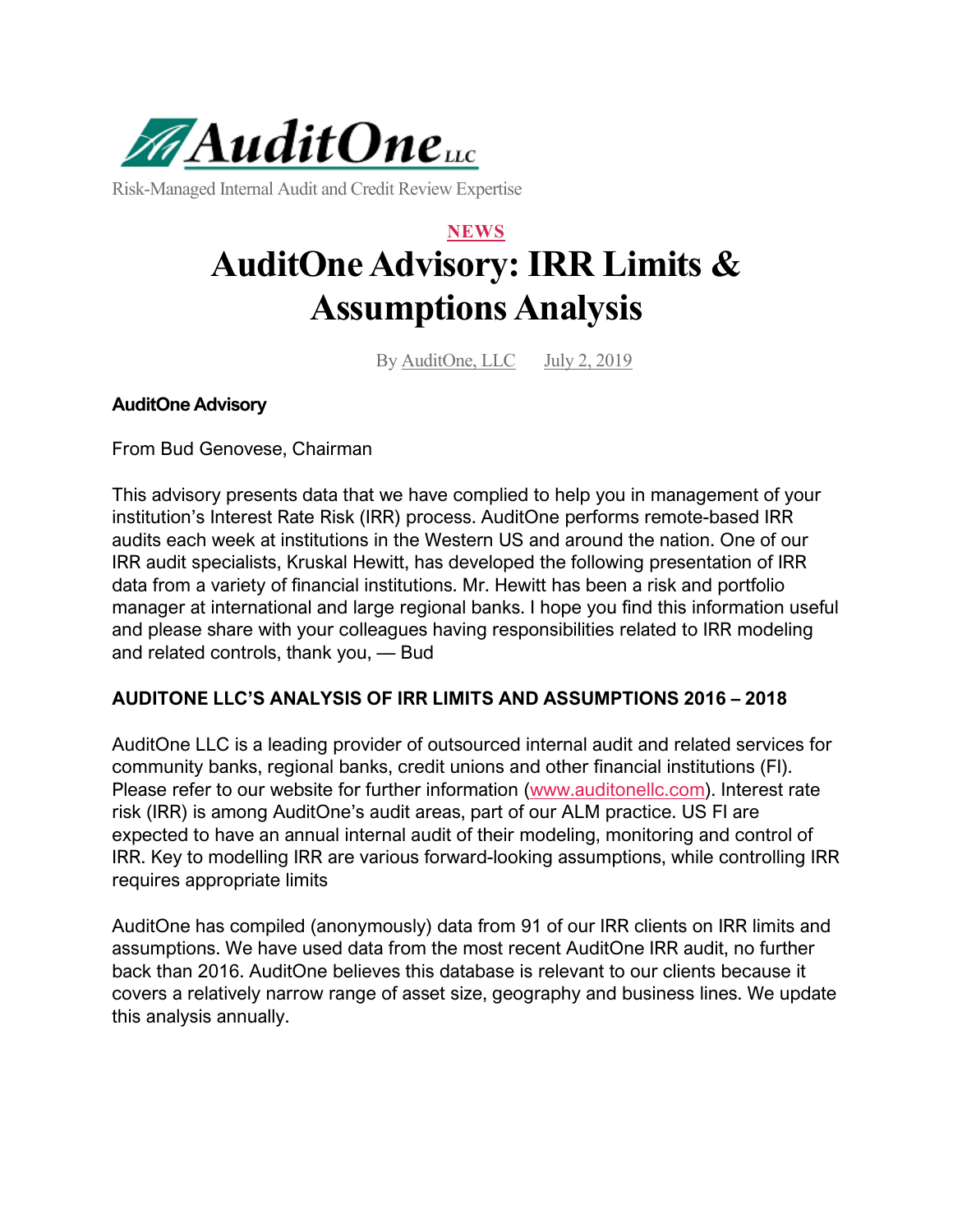# **DEFINITIONS**

**NII:** Net interest income (NII) exposure is a current period (generally, at least one-year and two-year) estimate of interest-sensitive revenues and expenses under different interest rate scenarios.

**EVE:** Economic value of equity (EVE) is a theoretic valuation of the institution whereby cash flows from all assets and liabilities are discounted to their net present value (NPV), then summed. EVE captures long term risk in the balance sheet. Conceptually, EVE cam be thought of as the sum of the NPV of all future NII.

**INSTANT vs. RAMPED INTEREST RATE SHOCKS (for NII):** The averages showing in the tables below are for instant (or immediate) rate shocks (81 clients) which assumes rates change instantly, as opposed to a gradual and even rate rise (ramp) spread over 12 months.

**BETA:** This represents the assumed portion of a market rate change that is reflected in administered rates – most importantly, deposit rates. For example, if the driver rate is Fed Funds and the beta for saving accounts is 45%, then for every 100 basis point rise in Fed Funds, savings account rates are assumed (predicted) to rise 45 basis points. Very few of our clients have different betas for down versus up rate movements. 19 FI assume a time lag in administered rate changes; most of these lags are 15-days and only three FI exceed 30-days.

**AVERAGE LIFE:** Non-maturity deposits (NMDs) have no contractual maturity and therefore form a stable, longer-term funding source. In order to get a meaningful estimate of EVE, NMDs are assigned an assumed average life by account type, reflecting an assumed run-off (or decay) rate.

**PARALLEL vs. NON-PARALLEL RATE SHOCKS:** The standard rate shock set-up assumes the yield curve shifts in parallel fashion over the entire maturity spectrum. However, many institutions also run simulations based on flatteners, steepeners and other non-parallel shocks. These can be helpful for assessing specific balance sheet vulnerabilities. But we advise against basing IRR limits on non-parallel shocks because shock details are difficult to define for measurement and control purposes.

**STATIC vs. DYNAMIC BALANCE SHEET:** For NII simulations, the balance sheet can either be static (constant), with replacement of run-off assets and liabilities, or it can incorporate change, both growth and shrinkage (e.g., budgeted balances). The 2010 Interagency Guidance specified that a static balance sheet be used, though simulations could also be run off a dynamic balance sheet.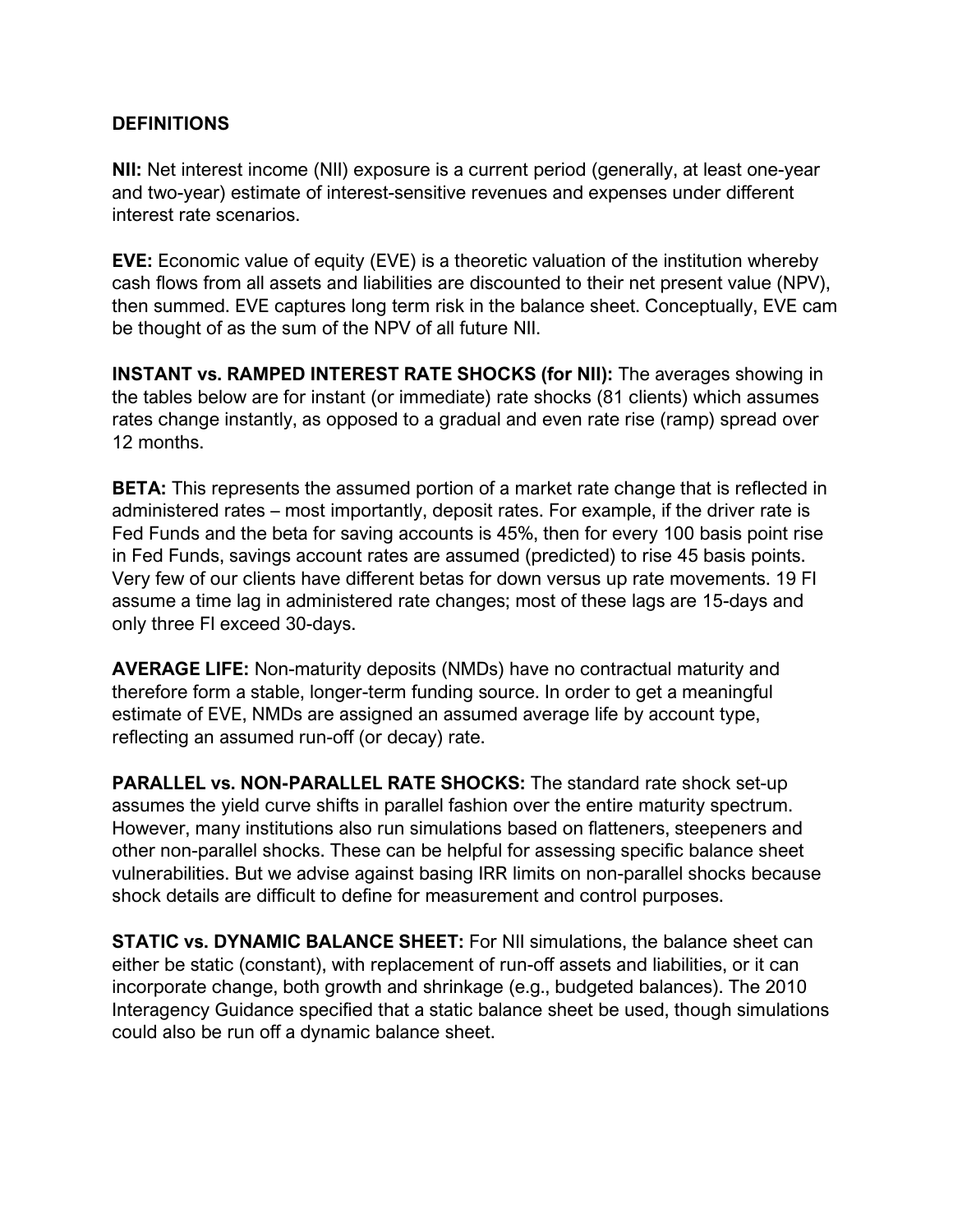# **2016 – 2018 DATABASE ANALYSIS**

There are no major changes from the 2015-17 report to this 2016-18 report. It presents results across the entire database of 91 FI. We would be happy to recalculate any of the results for subsets of institutions based on asset size, primary regulator, and/or model vendor. Please contact David Kellerman or Jeremy Taylor at [Contact Us.](https://auditonellc.com/contact-us)

See the final section below for the key identifiers. Note, too, that we have presented only average (mean) figures in the tables below. We also computed medians, but these were very close to the corresponding averages.

# **NII (one-year) simulation limits**

| <b>NII Shocks</b> | $-200$    | 100     | +100          | -200         | +300  | +400        |
|-------------------|-----------|---------|---------------|--------------|-------|-------------|
| Average           | 1%<br>14. | $-8.5%$ | 3%<br>່ -0.ບຸ | $1\%$<br>14. | 19.8% | 4.9%<br>24. |

#### **EVE simulation limits**

| <b>EVE Shock</b> | $-200$ | $-100$ | +100 | +200  | ⊦300          | +400                                |
|------------------|--------|--------|------|-------|---------------|-------------------------------------|
| Average          | 18.8%  | 4%     | 7%   | 19.6% | $.2\%$<br>-2. | 7%<br>ົ<br>$\overline{\phantom{a}}$ |

**Beta assumptions for administered deposit rates**

| Beta    | <b>NOW</b> | avınas             | MMA | rπ<br>◡⊔ |
|---------|------------|--------------------|-----|----------|
| Average | .2%        | $1\%$<br>oc<br>ັບ∠ | 0%  | 8%<br>70 |

**Average life assumptions (in months) for NMD**

| <b>Life</b><br>Aver. | <b>NOW</b> | Savings | <b>MMA</b>     | <b>DDA</b>            |
|----------------------|------------|---------|----------------|-----------------------|
| Average              | 65.4       | 58.7    | 49<br>r<br>ていし | $\sim$ $\sim$<br>60.9 |

#### **NII (one-year) simulation limits**

| $\mathbf{r}$                     | <b>Domain</b> |
|----------------------------------|---------------|
| mstant                           | .             |
| $\Omega$<br>$\ddot{\phantom{a}}$ |               |

Note: If asset and liability repricing is evenly spaced during the year (i.e., a ramped shock), then it has roughly half the impact on NII as an instantaneous shock at beginning of the year. This means that institutions running ramped shocks would be expected to have NII risk limits at roughly half the limits for instantaneous shocks.

#### **Parallel versus non-parallel shock analysis**

| <b>Parallel only</b> | <b>Non-Parallel only</b> | <b>Both</b> |
|----------------------|--------------------------|-------------|
|                      |                          |             |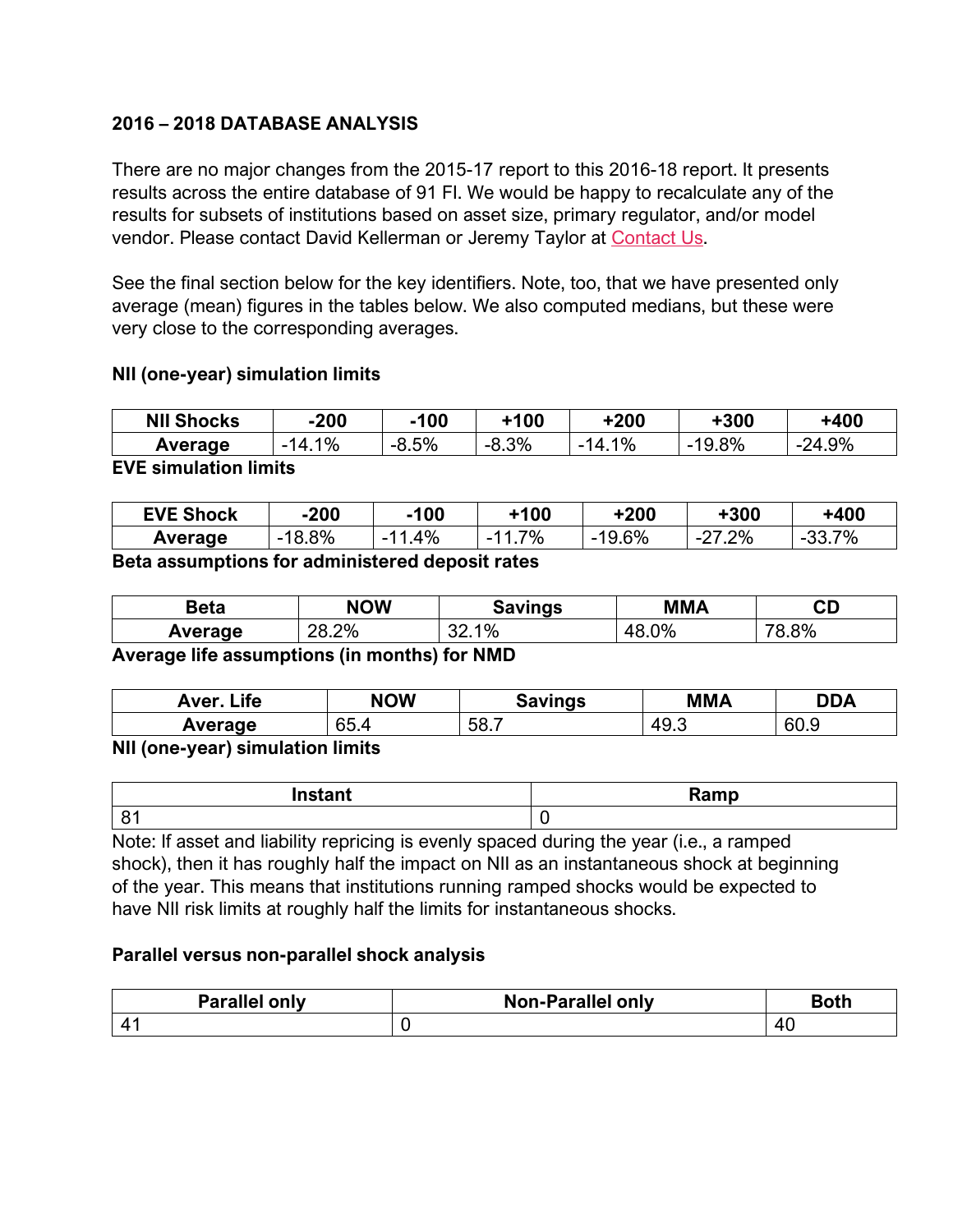#### **Balance sheet growth analysis**

| <b>C</b> <i>L</i> <sub>-4</sub> .<br>วทIv | <b>Authority</b> Connecting Transferred |  |
|-------------------------------------------|-----------------------------------------|--|
| $\overline{\phantom{a}}$                  |                                         |  |

#### **DATABASE MIX SUMMARY**

#### **Database mix by asset size (all dollar figures in millions)**

| Count | <b>Max</b>                                  | <b>Median</b> | Min        |       |
|-------|---------------------------------------------|---------------|------------|-------|
| 81    | $\sim$<br>௱<br>$\mathbf{A}$ '<br>-JD<br>עי. | いへいつ<br>_ ∢ວບ | ሖጣ<br>"⊅∠⊽ | ˈotal |

**Database mix by primary regulator (all dollar figures in millions)**

| 81 | <b>Max</b> | <b>Median</b> | Min   |             |
|----|------------|---------------|-------|-------------|
| 58 | \$11,400   | \$307         | \$7'  | <b>FDIC</b> |
|    | \$1,023    | \$429         | \$194 | <b>FRB</b>  |
| 13 | \$1,069    | \$270         | \$24  | <b>OCC</b>  |
|    | na         | na            | na    | <b>NCUA</b> |

**Database mix by model vendor (all dollar figures in millions)**

| 81 | <b>Max</b> | <b>Median</b> | Min   |                                          |
|----|------------|---------------|-------|------------------------------------------|
| 13 | \$1,023    | \$303         | \$89  | <b>ALX Consulting</b>                    |
| 5  | \$270      | \$227         | \$128 | <b>Baker Group IRR Monitor</b>           |
|    | \$11,400   | \$727         | \$230 | <b>Darling Consulting BASIS</b>          |
| 4  | \$834      | \$251         | \$172 | <b>FIMAC Risk Analytics</b>              |
| 10 | \$2,133    | \$383         | \$174 | <b>Fiserv Sendero</b>                    |
| 5  | \$858      | \$110         | \$24  | <b>Plansmith Bankers GPS</b>             |
| 8  | \$1,266    | \$378         | \$71  | <b>Plansmith Compass</b>                 |
| 11 | \$1,316    | \$241         | \$113 | <b>Jack Henry Associates Profitstars</b> |
| 11 | \$4,786    | \$429         | \$140 | <b>ZMDesk / ZMOnline</b>                 |
|    | \$5,960    | \$400         | \$112 | <b>Other Systems (6)</b>                 |

#### **AuditOne LLC – Company Overview**

AuditOne LLC is a leading provider of risk management services to financial institutions in the Western US and nationally. Our sole focus enables us to deliver effective and efficient internal audit and credit review services. This exclusive focus translates into exceptional benefits to our financial institution clients. We have experience with all regulatory authorities and offer a full selection of audit services comprising BSA/Anti-Money Laundering Program, Automated AML System Validation, Asset/Liability Management (ALM) and IRR Audits, ADA Website Compliance Reviews, IT/Information Security/Cybersecurity, Network Penetration Tests, Credit Review/ALLL, ACH Rules